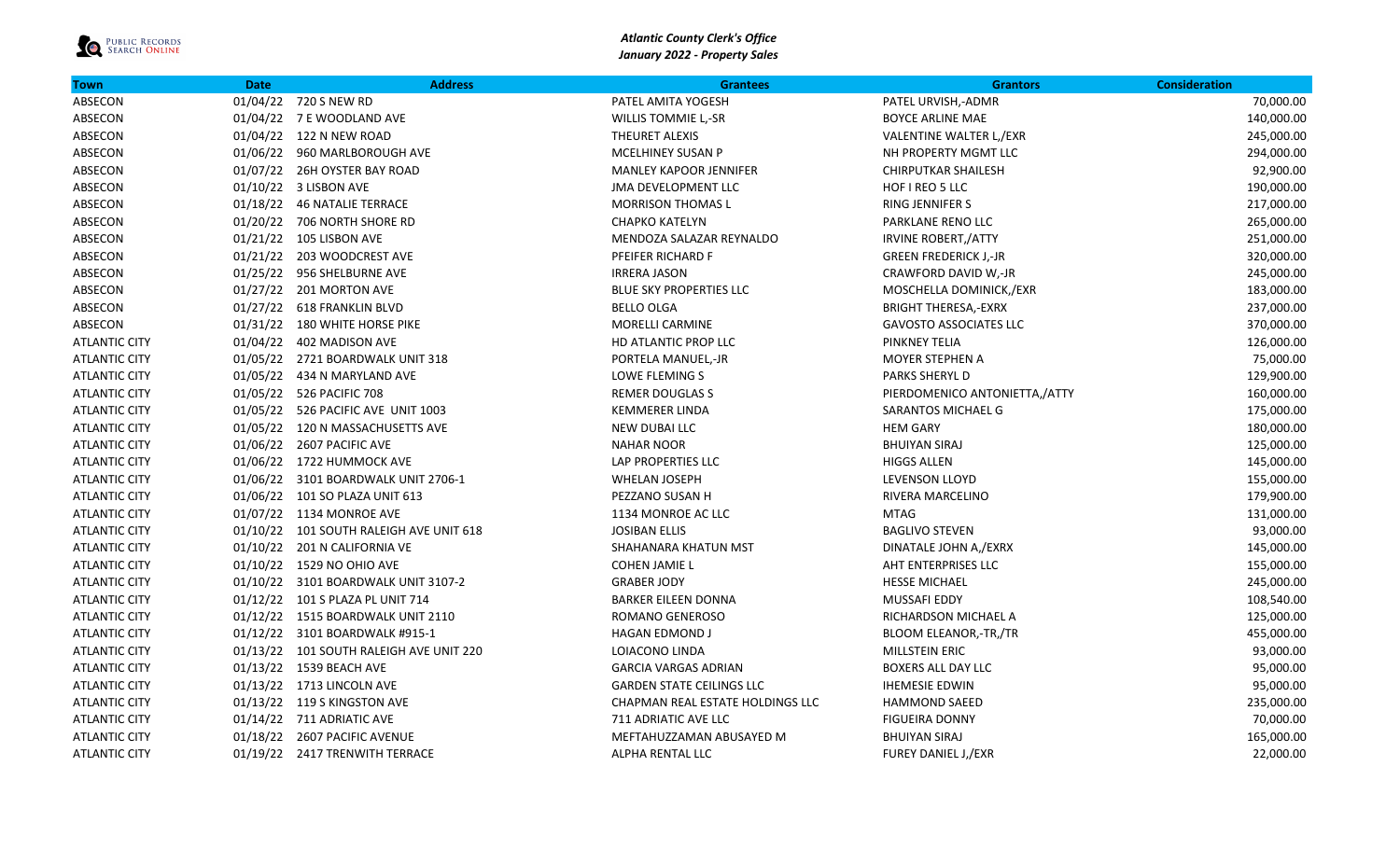| Town                 | <b>Date</b> | <b>Address</b>                              | <b>Grantees</b>                  | <b>Grantors</b>                 | <b>Consideration</b> |
|----------------------|-------------|---------------------------------------------|----------------------------------|---------------------------------|----------------------|
| <b>ATLANTIC CITY</b> | 01/19/22    | 108 S. SEASIDE AVENUE                       | LOUIE YUEN C                     | <b>VERMA ASHA</b>               | 35,000.00            |
| <b>ATLANTIC CITY</b> |             | 01/19/22 2721 BOARDWALK APT 602             | ANDERSON JOHN C,-JR              | NG GARY                         | 80,000.00            |
| <b>ATLANTIC CITY</b> |             | 01/20/22 101 S RALEIGH AVE UNIT 901         | <b>WOJDALSKI PAWEL</b>           | <b>DENNIS ALBERT E,-JR</b>      | 60,000.00            |
| <b>ATLANTIC CITY</b> |             | 01/20/22 3815 SOUTH BOULEVARD               | <b>ISLAM SHOHIDUL</b>            | <b>BEGUM FARDUS</b>             | 140,000.00           |
| <b>ATLANTIC CITY</b> |             | 01/20/22 622 NORTH INDIANA AVE              | <b>CHARLES MARGALIE</b>          | IS & N PROP INC                 | 140,000.00           |
| <b>ATLANTIC CITY</b> |             | 01/20/22 125 S NEWTON PLACE                 | <b>DEROO KEVIN</b>               | <b>TRUPOS ZACHARIAS</b>         | 800,000.00           |
| <b>ATLANTIC CITY</b> |             | 01/21/22 6 BLAKE ST                         | <b>6 BLAKE STREET LLC</b>        | <b>MANIC LISA</b>               | 77,000.00            |
| <b>ATLANTIC CITY</b> |             | 01/21/22 220 CHALFONTE AVE                  | <b>RUIZ FLORES NICOLE</b>        | <b>MELO DENNIS</b>              | 148,000.00           |
| <b>ATLANTIC CITY</b> |             | 01/21/22 171 S TENNESSEE AVE                | <b>SCANLON BNB LLC</b>           | NEW JERSEY RENAISSANCE PROP LLC | 175,000.00           |
| <b>ATLANTIC CITY</b> |             | 01/21/22 700-702 ADRIATIC AVE               | R&J ASSETS LLC                   | <b>KERSTEIN ANDREW</b>          | 175,000.00           |
| <b>ATLANTIC CITY</b> |             | 01/21/22 4 WINDJAMMER COURT                 | <b>GLOVER BALLANTYNE YOLANDA</b> | DESIGNS BY DASH PROP LLC        | 199,900.00           |
| <b>ATLANTIC CITY</b> |             | 01/21/22 4129 WINCHESTER AVE                | JOHNSON WALSH HANNAH             | SAVITSKY NICOLE F               | 275,000.00           |
| <b>ATLANTIC CITY</b> |             | 01/24/22 3501 BOARDWALK UNIT B216           | <b>HEISEY CALVIN</b>             | <b>MINNICK JOYE S</b>           | 100,000.00           |
| <b>ATLANTIC CITY</b> |             | 01/24/22 1515 BOARDWALK UNIT 2709           | SHYONG JOSEPH C                  | <b>JOLOCITY LLC</b>             | 135,000.00           |
| <b>ATLANTIC CITY</b> |             | 01/25/22 3101 BOARDWALK UNIT 914-2          | <b>GIFFORD VINCENT</b>           | <b>SHEVLIN ROBERT</b>           | 135,000.00           |
| <b>ATLANTIC CITY</b> |             | 01/25/22 3101 BOARDWALK UNIT 2707           | PATTON ALICIA                    | <b>SANDLER MARC</b>             | 137,000.00           |
| <b>ATLANTIC CITY</b> |             | 01/25/22 422 NORTH ELBERON AVE              | SMITH BARBARA A                  | <b>STORMES ASHLEY E</b>         | 200,000.00           |
| <b>ATLANTIC CITY</b> |             | 01/25/22 3101 BOARDWALK UNIT 2803-2         | OCONNOR JOHN D                   | AUDREY SMITH ADLERSTEIN REV TR  | 290,000.00           |
| <b>ATLANTIC CITY</b> |             | 01/25/22 100 SOUTH BERKLEY PH2B             | <b>KESSELMAN HARVEY</b>          | FREEDMAN NORTON A,/HEIR         | 565,000.00           |
| <b>ATLANTIC CITY</b> |             | 01/26/22 2721 BOARDWALK UNIT 1608           | <b>HANSEN STACE</b>              | KOLIOUTAS JEDA,-EXRX            | 105,000.00           |
| <b>ATLANTIC CITY</b> |             | 01/27/22 100 S BERKLEY UNIT 14E             | FRIEDMAN GREGORY H,-TR,/TR       | <b>FRIEDMAN GREGORY H</b>       | 82,500.00            |
| <b>ATLANTIC CITY</b> |             | 01/27/22 101 SO PLAZA #1111                 | <b>GRIFF JOHN</b>                | RAAB KATHLEEN                   | 249,900.00           |
| <b>ATLANTIC CITY</b> |             | 01/28/22 6 SEXTANT DRIVE                    | LANE LENORE E                    | <b>GANTER MARK C</b>            | 218,000.00           |
| <b>ATLANTIC CITY</b> |             | 01/28/22 4503 BOARDWALK UNIT B              | <b>CASIELLO NICHOLAS</b>         | <b>NADEN RICHARD</b>            | 1,226,000.00         |
| <b>ATLANTIC CITY</b> |             | 01/31/22 1515 BOARDWALK UNIT 2007           | RICHARDSON MICHAEL               | ARGUILLA SALVADOR E,-TR         | 100,000.00           |
| <b>ATLANTIC CITY</b> |             | 01/31/22 414 ATLANTIC AVE                   | <b>FELICIANO NOEL</b>            | <b>COHEN SAUL H</b>             | 108,333.32           |
| <b>ATLANTIC CITY</b> |             | 01/31/22 526 PACIFIC AVE UNIT 803           | <b>DARDEN LAWRENCE</b>           | <b>SCHWARTZ JOEL</b>            | 159,000.00           |
| <b>ATLANTIC CITY</b> |             | 01/31/22 526 PACIFIC AVE UNIT 2106          | <b>FEINBERG ALAN</b>             | <b>KAPLAN KEITH</b>             | 210,000.00           |
| <b>ATLANTIC CITY</b> |             | 01/31/22 526 PACIFIC AVE UNIT #1107 & #1108 | LEVINE LARRY M                   | <b>SEUNG LEE</b>                | 479,000.00           |
| <b>ATLANTIC CITY</b> |             | 01/31/22 2517 ATLANTIC AVE                  | MAP LAUNDRY LLC                  | SOLTZ PAINT INC                 | 995,000.00           |
| BRIGANTINE           |             | 01/04/22  4400 W BRIGANTINE AVE UNIT 301    | STEIGERWALT FREDERICK A,-4TH     | HARRIS STEWART M                | 199,000.00           |
| BRIGANTINE           |             | 01/05/22 1013 WEST BRIGANTINE AVE UNIT 3    | <b>NOTTE ANTHONY</b>             | SUDOL ALICE C                   | 200,500.00           |
| BRIGANTINE           |             | 01/06/22 526 CAVERLY DRIVE                  | LISZEWSKI THOMAS                 | <b>MOWEN GREGORY J</b>          | 399,000.00           |
| BRIGANTINE           |             | 01/07/22 107 45TH STREET SOUTH              | <b>COOKS RYAN T</b>              | <b>ARMSTRONG FAMILY TR</b>      | 550,000.00           |
| BRIGANTINE           |             | 01/07/22 207 S ROOSEVELT BLVD               | <b>MARSH PHILLIP M</b>           | <b>GRAMLICH THOMAS,/HEIR</b>    | 585,000.00           |
| BRIGANTINE           |             | 01/10/22 105 11TH STREET N APT A            | CRINITI FRANK DAVID,-JR          | 105 11TH STREET LLC             | 415,000.00           |
| BRIGANTINE           |             | 01/10/22 23 N ROOSEVELT BLVD                | <b>ORSO PAUL</b>                 | <b>SAGGIOMO CHARLES R</b>       | 550,000.00           |
| BRIGANTINE           |             | 01/10/22 700 EAST BRIGANTINE AVE UNIT2E     | <b>FLEMING ROBERT</b>            | CANUSO MELINDA                  | 595,000.00           |
| <b>BRIGANTINE</b>    |             | 01/11/22 328 32ND STREET SOUTH              | <b>JAMISON JAMES M</b>           | KNEELAND JOHN B                 | 685,000.00           |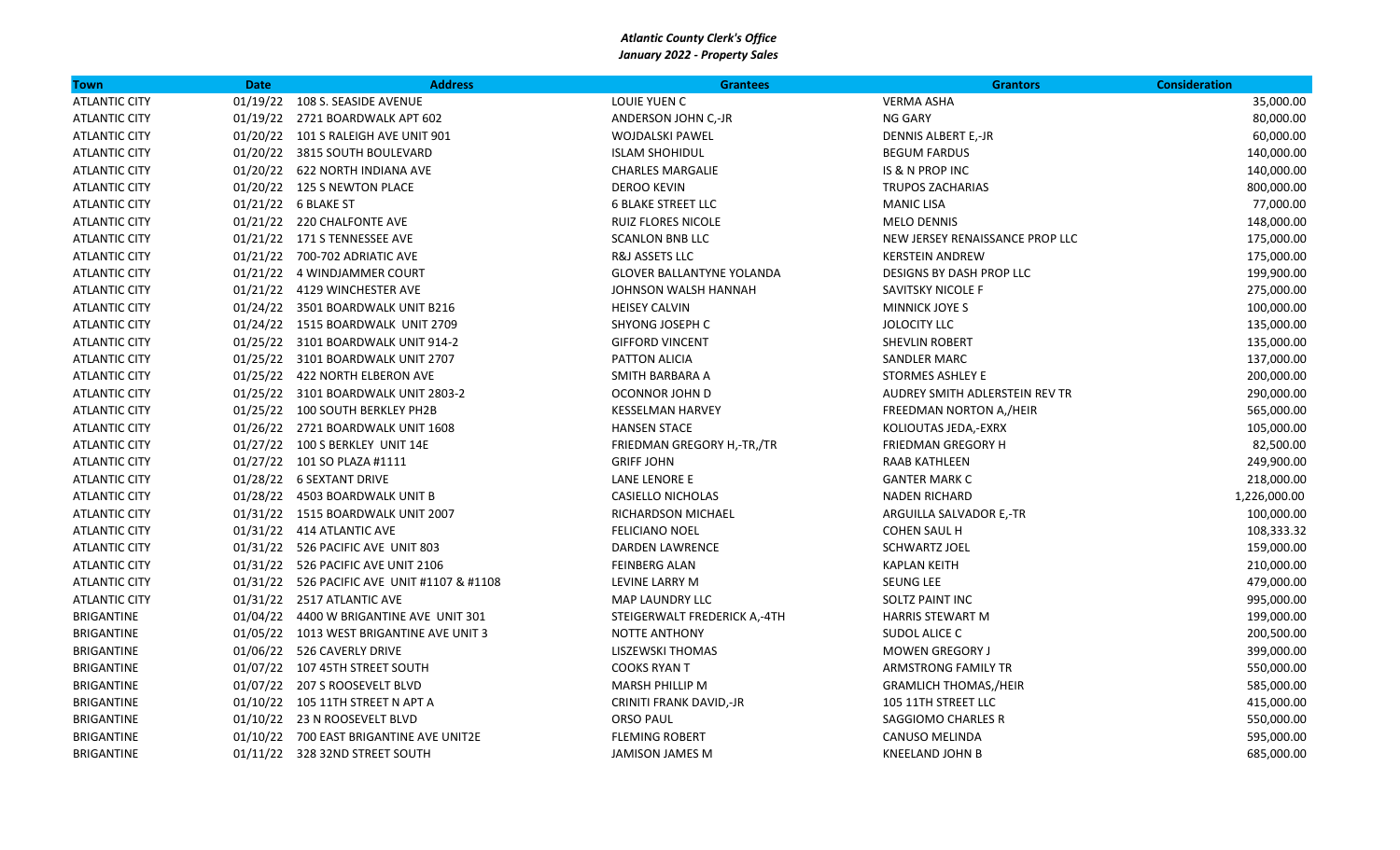| Town                   | <b>Date</b> | <b>Address</b>                                | <b>Grantees</b>                  | <b>Grantors</b>                 | <b>Consideration</b> |
|------------------------|-------------|-----------------------------------------------|----------------------------------|---------------------------------|----------------------|
| <b>BRIGANTINE</b>      |             | 01/13/22 212 WEST BRIGANTINE AVE UNIT 202     | DUGAN MARGARET M                 | <b>MAINES JENNIFER</b>          | 210,000.00           |
| <b>BRIGANTINE</b>      |             | 01/13/22   600 W BRIGANTINE AVE UNIT 332      | MULLEN JOHN DAVID                | HODGSON SIDNEY W,-3RD           | 499,100.00           |
| <b>BRIGANTINE</b>      |             | 01/13/22 309 DOLPHIN AVE                      | <b>MCMURTRY KIRK A</b>           | MICHAEL JUNE B                  | 1,335,000.00         |
| BRIGANTINE             |             | 01/18/22 2919 BAYSHORE AVE                    | GIORDANO PAUL V,-JR              | <b>DEVINE BERNARD J</b>         | 3,250,000.00         |
| BRIGANTINE             |             | 01/20/22 801 STERLING PLACE                   | <b>DEVLIN KELLY</b>              | MARZIANO PATRICIA W,-IND&TR,/TR | 330,300.00           |
| BRIGANTINE             |             | 01/20/22 4600 WEST BRIGANTINE AVE UNIT 506    | ALBANESE SALVATORE M             | EQUITY TRUST CO                 | 415,000.00           |
| BRIGANTINE             |             | 01/21/22 401 37TH ST S APT 5                  | <b>DWYER PHILIP</b>              | LALIK MICHAEL,-3RD              | 250,000.00           |
| BRIGANTINE             |             | 01/21/22    600 WEST BRIGANTINE AVE #327      | DEMARTELEIRE MICHAEL F,-SR       | <b>GRABB HENRY H</b>            | 485,000.00           |
| BRIGANTINE             |             | 01/22/22 207 HAGAN RD                         | <b>STRAGA DONALD</b>             | <b>CHISHOLM MARY</b>            | 450,000.00           |
| BRIGANTINE             |             | 01/24/22 18 COLLETTE CIRCLE                   | <b>ASPELL R NOLAN</b>            | SIMPSON MEGGAN L                | 330,000.00           |
| BRIGANTINE             |             | 01/24/22 32 LIGHTHOUSE DRIVE                  | <b>WEBER TRAVIS</b>              | FILSON WILLIAM PETER            | 785,000.00           |
| BRIGANTINE             |             | 01/26/22 300 W BRIGANTINE UNIT 101            | VOTTA CHRISTOPHER JOSEPH         | TERMINE CHARLES F,-SR           | 227,000.00           |
| BRIGANTINE             |             | 01/26/22 10 HARBOR BEACH COVE                 | <b>FUHRMAN SCOTT A</b>           | LOPEZ EDMOND S                  | 495,000.00           |
| BRIGANTINE             |             | 01/26/22 200 12TH ST SO                       | PETRYLAK MICHAEL                 | KOCH STUART B                   | 600,000.00           |
| BRIGANTINE             |             | 01/27/22 217 13TH STREET NORTH                | MICHALSKY ROBERT                 | ZEIGENFUSE ROBERT               | 1,275,000.00         |
| <b>BRIGANTINE</b>      |             | 01/28/22 4540 W. BRIGANTINE AVENUE, UNIT N201 | <b>WILLS ANTHONY J</b>           | PORTER JOHN,-IND&TR,/TR         | 375,000.00           |
| <b>BRIGANTINE</b>      |             | 01/28/22 1313 EAST BRIGANTINE AVE             | ROSATI RICHARD J                 | <b>DUGAN THOMAS M</b>           | 1,190,000.00         |
| BRIGANTINE             |             | 01/31/22 4540 W BRIGANTINE AVE UNIT N412      | <b>KANE CAROL</b>                | KIMON PANAGIOTIS                | 430,000.00           |
| BRIGANTINE             |             | 01/31/22 505 SHERIDAN PL                      | <b>MURPHY KEVIN P</b>            | LEE BARBARA A                   | 620,000.00           |
| <b>BRIGANTINE</b>      |             | 01/31/22 108 W BRIGANTINE AVE                 | <b>JANIS CHRISTOPHER J</b>       | <b>BROWNELL FAMILY LP</b>       | 1,800,000.00         |
| <b>BUENA BOROUGH</b>   |             | 01/07/22 105 S WEST BOULEVARD                 | FIRST NATIONAL BK OF ELMER       | <b>SAKHAN DANIEL</b>            | 92,000.00            |
| <b>BUENA BOROUGH</b>   |             | 01/21/22 713 S HARDING HWY                    | MEDIO JOSEPH A,-JR               | BORZ TAYLOR MORGAN,-ATTY        | 85,000.00            |
| <b>BUENA BOROUGH</b>   |             | 01/21/22 502 MARTINELLI AVE                   | LEEDS TIMOTHY R                  | <b>CRESCITELLI NICONDRO M</b>   | 235,000.00           |
| <b>BUENA BOROUGH</b>   |             | 01/21/22 119 S CENTRAL AVE                    | RODGERS JAMES                    | <b>WALTON TROY A</b>            | 370,000.00           |
| <b>BUENA BOROUGH</b>   |             | 01/25/22 200 NORTH FRANKLIN STREET            | PATEL GHANSHYAM                  | <b>M&amp;T BANK</b>             | 83,000.00            |
| <b>BUENA VISTA TWP</b> |             | 01/04/22 208 BRADDOCK AVE                     | MISIANO ALEXA R                  | <b>MOSLEY MICHAEL</b>           | 210,000.00           |
| <b>BUENA VISTA TWP</b> |             | 01/06/22 208 WOODLAWN AVE                     | WISNIEWSKI KELLY                 | <b>FLANNERY KENNETH</b>         | 280,000.00           |
| <b>BUENA VISTA TWP</b> |             | 01/18/22 4 EMILIE COURT                       | <b>BOATE EDWARD R</b>            | <b>KMD CONSTRUCTION LLC</b>     | 454,840.00           |
| <b>BUENA VISTA TWP</b> |             | 01/19/22 113 BELLWYN AVE                      | <b>GLUCK ESTHER</b>              | <b>GULLO RONALD,-ADMR</b>       | 95,000.00            |
| <b>BUENA VISTA TWP</b> |             | 01/21/22 705 & 707 TUCKAHOE RD                | SHORE WEALTH MGMT LLC            | DUFFEY RAY L,/EXRX              | 210,000.00           |
| <b>BUENA VISTA TWP</b> |             | 01/21/22 432 JACKSON ROAD                     | <b>BAYLOCK KENNETH</b>           | FISHER REGIS,-JR                | 524,900.00           |
| <b>BUENA VISTA TWP</b> |             | 01/27/22 518 WILDWOOD AVE                     | <b>CARBONE ANTHONY LOUIS,-SR</b> | <b>SINGER MARC</b>              | 159,800.00           |
| <b>BUENA VISTA TWP</b> |             | 01/27/22 116 WALNUT LANE                      | <b>VONDY SCOTT W</b>             | PERKINS STEVEN                  | 371,000.00           |
| <b>EGG HARBOR CITY</b> |             | 01/06/22 46 LIVERPOOL AVE                     | NASTASI ANTHONY A,-JR            | <b>TOMASELLO FRANK</b>          | 300,000.00           |
| <b>EGG HARBOR CITY</b> |             | 01/07/22 249 9TH TERRACE                      | FIXT CONSTRUCTION LLC            | <b>PNC BANK NA</b>              | 71,500.00            |
| <b>EGG HARBOR CITY</b> |             | 01/20/22 212 BOSTON AVE                       | CHAPPELL JACQUELINE              | HALL JULIE A,-EXR               | 170,000.00           |
| <b>EGG HARBOR CITY</b> |             | 01/21/22 736 HAMBURG AVE                      | <b>CROMIS MICHAEL J</b>          | <b>DECLEMENTI KRISTIN</b>       | 249,000.00           |
| <b>EGG HARBOR CITY</b> |             | 01/24/22 127 LIVERPOOL AVE                    | NJ HOLDING GROUP LLC             | <b>FATZINGER ROBERT F</b>       | 137,500.00           |
| <b>EGG HARBOR CITY</b> |             | 01/24/22 440 ST LOUIS AVE                     | RIFICE NICHOLAS V,-JR            | MIRANDI TIMOTHY D               | 238,000.00           |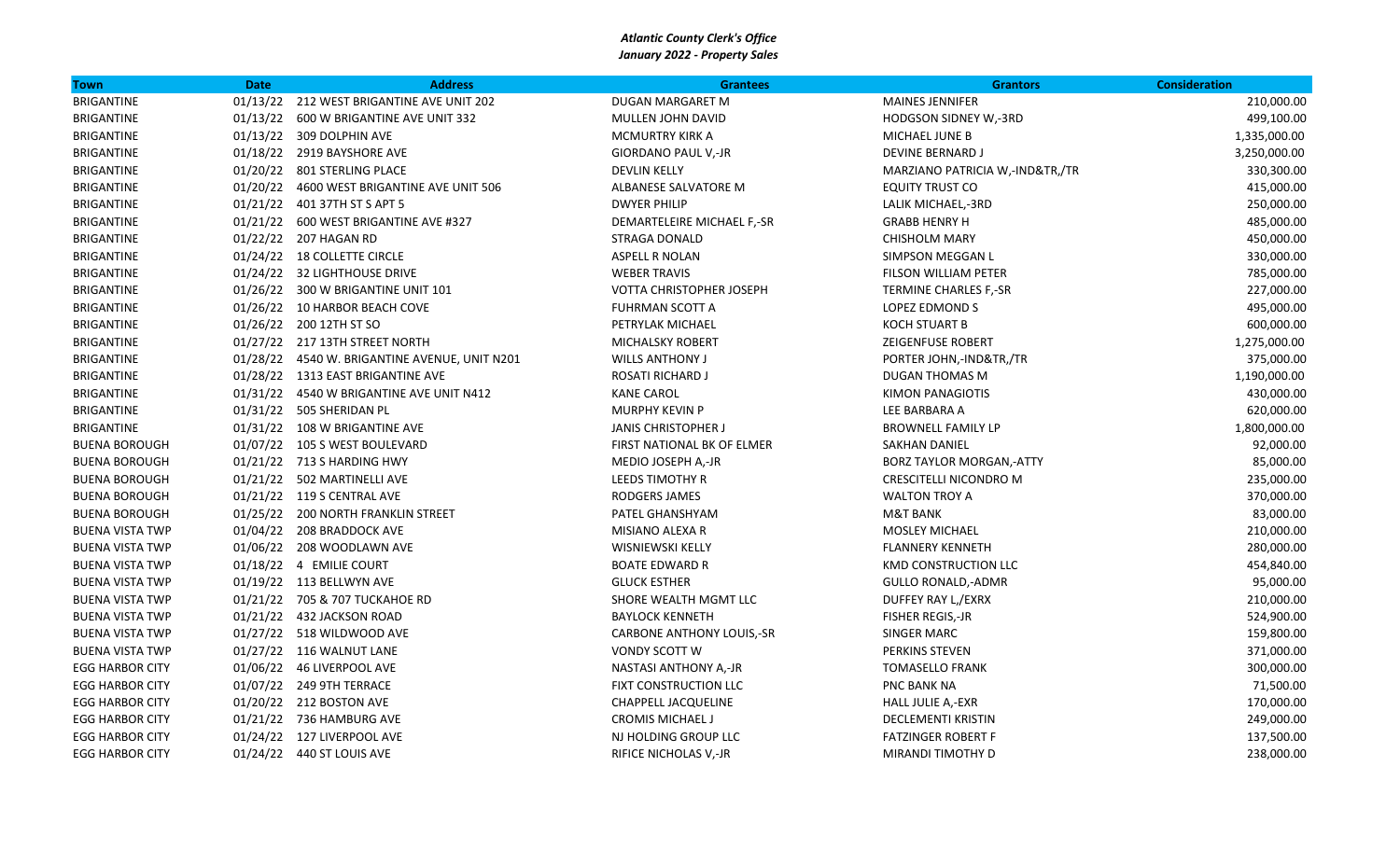| <b>Town</b>           | <b>Date</b> | <b>Address</b>                              | <b>Grantees</b>                | <b>Grantors</b>             | <b>Consideration</b> |
|-----------------------|-------------|---------------------------------------------|--------------------------------|-----------------------------|----------------------|
| <b>EGG HARBOR TWP</b> |             | 01/04/22 104 STANLEY DRIVE                  | <b>JOSEPH NEIL L</b>           | <b>KAREEM EHTESHAMUL</b>    | 207,500.00           |
| <b>EGG HARBOR TWP</b> |             | 01/04/22 345 SUPERIOR AVE                   | <b>SUTOR JACQUELYN R</b>       | PANZANO JACQULINE R         | 310,000.00           |
| <b>EGG HARBOR TWP</b> |             | 01/05/22 132 ROBERTA AVE AND 3079 MCKEE AVE | <b>CIPRESSI DEREK BLAISE</b>   | <b>WINTERS BERNARD A</b>    | 47,000.00            |
| <b>EGG HARBOR TWP</b> |             | 01/05/22 310 FENTON AVE                     | <b>WILSON JENNIFER</b>         | <b>VU EMILY</b>             | 234,000.00           |
| <b>EGG HARBOR TWP</b> |             | 01/05/22 310 DOGWOOD AVE                    | <b>CRAY CHRISTOPHER</b>        | <b>DEJESUS KRISTAL</b>      | 290,740.00           |
| <b>EGG HARBOR TWP</b> |             | 01/05/22 1 WEEPING WILLOW CIRCLE            | <b>CRAY CHRISTOPHER</b>        | MURPHY MCCULLOUGH DEBRA ANN | 389,000.00           |
| <b>EGG HARBOR TWP</b> |             | 01/05/22 6804 DELILAH ROAD                  | 6804 DELILAH LLC               | <b>GALLOWAY CENTRAL LLC</b> | 1,495,000.00         |
| <b>EGG HARBOR TWP</b> |             | 01/06/22 110 REEGA AVE                      | <b>EGG HARBOR TWP</b>          | DIAZ JOSEPH                 | 10,000.00            |
| <b>EGG HARBOR TWP</b> |             | 01/06/22 361 SUPERIOR ROAD                  | <b>GUENTHER MATTHEW</b>        | LEDERMAN PATRICIA A         | 312,000.00           |
| <b>EGG HARBOR TWP</b> |             | 01/10/22 23 TILTON CLUB                     | <b>HANNA RIMON</b>             | <b>GOSWAMI AMAR</b>         | 125,000.00           |
| <b>EGG HARBOR TWP</b> |             | 01/10/22 204 JEROME AVE                     | <b>STECKER JOANN</b>           | <b>TIMMONS TIMOTHY</b>      | 242,000.00           |
| <b>EGG HARBOR TWP</b> |             | 01/10/22 302 GLEN DORNOCH LN                | <b>MARKS JEROME ERWIN</b>      | DR HORTON INC NJ            | 518,965.00           |
| <b>EGG HARBOR TWP</b> |             | 01/11/22 281 PINE AVE                       | <b>CONSTANZA KYLE</b>          | ODONNELL CARMEN A           | 100,000.00           |
| <b>EGG HARBOR TWP</b> |             | 01/11/22 3082 TREMONT AVE                   | SILVA JOHN ALBERTO             | PORTNOY RANDY               | 364,900.00           |
| <b>EGG HARBOR TWP</b> |             | 01/12/22 107 CEDAR AVE                      | <b>FOY LINDA</b>               | URBAN EXPANSIONS LLC        | 160,000.00           |
| <b>EGG HARBOR TWP</b> |             | 01/12/22 2501 FERNWOOD AVE BLDG 2 UNIT 10   | WHITE IVERSON LLC              | PASHLEY BUILDERS INC        | 176,900.00           |
| <b>EGG HARBOR TWP</b> |             | 01/12/22 103 THEODORE AVENUE                | <b>MORGAN JONATHAN L</b>       | <b>MENS JUSTIN JAMES</b>    | 280,000.00           |
| <b>EGG HARBOR TWP</b> |             | 01/12/22 321 DORCHESTER DRIVE               | SIMEON JEAN W                  | SAIA STEFANIE               | 345,000.00           |
| <b>EGG HARBOR TWP</b> |             | 01/12/22 41 BURNSIDE DRIVE                  | <b>MAWSON LEWIS J</b>          | MADAMBA BARBARA             | 355,900.00           |
| <b>EGG HARBOR TWP</b> |             | 01/12/22 117 STEELMANVILLE ROAD             | MADAMBA BARBARA                | YOA ALLISON                 | 479,000.00           |
| <b>EGG HARBOR TWP</b> |             | 01/13/22 109 SEAGULL DRIVE                  | HOHING JON                     | RIOS LAURA C PORTILLO       | 198,800.00           |
| <b>EGG HARBOR TWP</b> |             | 01/13/22 213 VERMONT AVE                    | <b>AQUINO JACKIE</b>           | PERNA LAWRENCE D            | 230,000.00           |
| <b>EGG HARBOR TWP</b> |             | 01/13/22 121 MARK AVE                       | CASTALDI ALEXANDER R           | <b>HOFFMAN BROOKE L</b>     | 240,000.00           |
| <b>EGG HARBOR TWP</b> |             | 01/13/22 61 PEBBLE BEACH DR                 | ANDREOTTA JAMES E              | <b>HOWELL THOMAS CARTER</b> | 600,000.00           |
| <b>EGG HARBOR TWP</b> |             | 01/14/22 93 HEATHER CROFT UNIT 93           | <b>KAPLIN DANIEL</b>           | PATEL CHETAN                | 158,000.00           |
| <b>EGG HARBOR TWP</b> |             | 01/14/22 101 BIRCH AVE                      | <b>RAHMAN SYMUR</b>            | <b>BEADLE KORISSA</b>       | 299,000.00           |
| <b>EGG HARBOR TWP</b> |             | 01/14/22 1 WEXFORD LANE                     | ALAIR RONALD A                 | DR HORTON INC               | 396,890.00           |
| <b>EGG HARBOR TWP</b> |             | 01/18/22 2501 FERNWOOD AVE #12              | MILLIONS PROPERTY MGMT LLC     | PASHLEY BUILDERS INC        | 172,900.00           |
| <b>EGG HARBOR TWP</b> |             | 01/18/22 97 EISENHOWER AVE                  | <b>ROMAN LISSETT</b>           | PORTNOY RANDY               | 279,900.00           |
| <b>EGG HARBOR TWP</b> |             | 01/18/22 116 BONITA DR                      | <b>ROHRMAN TIMOTHY J</b>       | MCCLATCHEY SCOTT W          | 310,000.00           |
| <b>EGG HARBOR TWP</b> |             | 01/18/22 1133 OCEAN HEIGHTS AVE             | <b>CORNEY MARGARET F</b>       | <b>SCHENCK TODD A</b>       | 350,000.00           |
| <b>EGG HARBOR TWP</b> |             | 01/18/22 21 IMPERIAL DRIVE                  | <b>HASAN MOHAMMAD</b>          | KERSTETTER EDWARD P,/HEIR   | 378,000.00           |
| <b>EGG HARBOR TWP</b> |             | 01/18/22 1201 MAYS LANDING SOMERS POINT RD  | <b>MARINEMAX NORTHEAST LLC</b> | ANDREOTTA JAMES             | 1,200,000.00         |
| <b>EGG HARBOR TWP</b> |             | 01/20/22 111 CABOT LANE                     | <b>BOIANELLI CHRISTOPHER</b>   | <b>CAESAR JEROME</b>        | 425,000.00           |
| <b>EGG HARBOR TWP</b> |             | 01/21/22 271 LONDON CT                      | <b>NELSON TERRI</b>            | <b>BARDSLEY NICHOLAS A</b>  | 106,000.00           |
| <b>EGG HARBOR TWP</b> |             | 01/21/22 212 CASTLE PINE DRIVE              | <b>GRAHAM DIANE</b>            | HARBOR PINES LAND LLC       | 495,104.00           |
| <b>EGG HARBOR TWP</b> |             | 01/21/22 320 GLEN DORNOCH LN                | JOHNSTON WILLIAM R             | DR HORTON INC NJ            | 550,365.00           |
| <b>EGG HARBOR TWP</b> |             | 01/21/22 202 W PARKWAY DRIVE                | 202 WEST PARKWAY LLC           | COLOSSEO ACQUISITION INC    | 2,725,000.00         |
| <b>EGG HARBOR TWP</b> |             | 01/22/22 318 GLEN DORNOCH LANE              | DR HORTON INC NJ               | <b>GIAQUINTO ANNETTE C</b>  | 483,300.00           |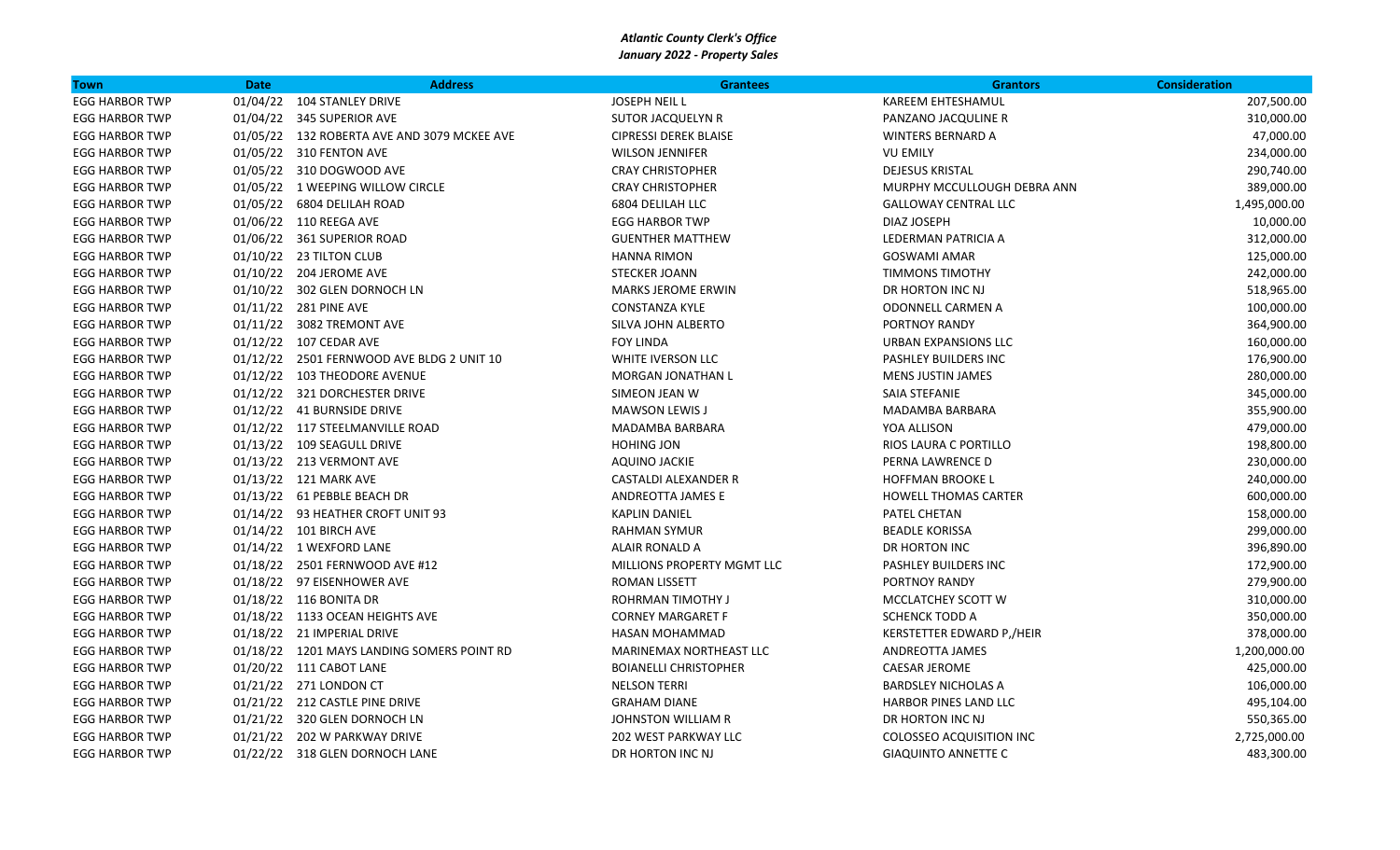| <b>Town</b>           | <b>Date</b> | <b>Address</b>                            | <b>Grantees</b>                 | <b>Grantors</b>               | <b>Consideration</b> |
|-----------------------|-------------|-------------------------------------------|---------------------------------|-------------------------------|----------------------|
| <b>EGG HARBOR TWP</b> |             | 01/24/22 27 IVYSTONE DRIVE                | LOUIS FABIENNE MERLINE          | RODRIGUEZ ROSA M              | 331,000.00           |
| <b>EGG HARBOR TWP</b> |             | 01/25/22 301 JOANNE DRIVE                 | <b>OBRIEN SHAUN</b>             | FIORE RONALD M,/EXR           | 249,000.00           |
| <b>EGG HARBOR TWP</b> |             | 01/25/22 322 FRANK LN                     | ARCHER WILLIAM J                | KILDUFF JOHN PAUL,-2ND        | 270,000.00           |
| <b>EGG HARBOR TWP</b> |             | 01/25/22 24 IVYSTONE DRIVE                | BETANCOURT HERNANDEZ FAVIOLA    | <b>CHAVEZ EDER SINCLAIR</b>   | 285,000.00           |
| <b>EGG HARBOR TWP</b> |             | 01/25/22 2 BEDFORD DRIVE                  | SINCLAIR CHAVEZ EDER            | <b>LEE GARY</b>               | 380,000.00           |
| <b>EGG HARBOR TWP</b> |             | 01/26/22 301 ELMWOOD AVE                  | PEREIRA ALEX                    | JIMENEZ CASTRO LUIS N         | 135,000.00           |
| <b>EGG HARBOR TWP</b> |             | 01/26/22 27 BURNSIDE DRIVE                | <b>MCCARTHY CASEY W</b>         | <b>REINA NICK</b>             | 309,000.00           |
| <b>EGG HARBOR TWP</b> |             | 01/26/22 23 WEXFORD LANE                  | JERAULD JESSICA L               | DR HORTON INC                 | 421,850.00           |
| <b>EGG HARBOR TWP</b> |             | 01/27/22 2501 FERNWOOD AVE #11            | PASHLEY BUILDERS INC            | MGM PROPERTY MGMT LLC         | 172,900.00           |
| <b>EGG HARBOR TWP</b> |             | 01/27/22 5001 RIDGE AVE                   | <b>MYTNIK VITALI</b>            | MORGAN JAMES D                | 175,000.00           |
| <b>EGG HARBOR TWP</b> |             | 01/27/22 108 LAUREL STREET                | <b>IGUINA DELIA LUZ</b>         | <b>VIDRO CARLOS R</b>         | 222,000.00           |
| <b>EGG HARBOR TWP</b> |             | 01/27/22 308 ARROWHEAD DR                 | <b>ANZIO EVAN</b>               | <b>BROWN JORDAN</b>           | 290,000.00           |
| <b>EGG HARBOR TWP</b> |             | 01/27/22 59 BURNSIDE DR                   | <b>NEOS DEANNA</b>              | DIAMOND JOAN                  | 317,400.00           |
| <b>EGG HARBOR TWP</b> |             | 01/28/22 5 LINDA LANE                     | <b>LOGES WALTER F</b>           | MATTHEWS SCHELLER JOYCE,-EXRX | 146,475.00           |
| <b>EGG HARBOR TWP</b> |             | 01/28/22 322 GLEN DORNOCH LANE            | <b>KEELEY KELLY E</b>           | DR HORTON INC NJ              | 488,105.00           |
| <b>EGG HARBOR TWP</b> |             | 01/28/22 324 GLEN DORNOCH LANE            | DR HORTON INC NJ                | <b>GRANT ROBERT M</b>         | 538,485.00           |
| <b>EGG HARBOR TWP</b> |             | 01/31/22 206 PATERSON AVE                 | <b>TORRES ANGEL RAFAEL</b>      | MILLIGAN LINDA                | 196,000.00           |
| <b>EGG HARBOR TWP</b> |             | 01/31/22 411 LONGPORT BLVD                | <b>SCHETTER HARRY E</b>         | LONGPORT ENTERPRISES LLC      | 225,000.00           |
| <b>ESTELL MANOR</b>   |             | 01/07/22 98 CAPE MAY AVE                  | LASPEE JARED W,-SR              | <b>WHALIN LOUIS</b>           | 272,000.00           |
| FOLSOM                |             | 01/06/22 24 SOUTH RIVER DRIVE             | <b>GRASSO LAURA</b>             | <b>BROWN GABRIELLE</b>        | 245,000.00           |
| <b>FOLSOM</b>         |             | 01/21/22 1403 BLACK HORSE PIKE            | IRVINGS LEASING CO LLC          | ZALUSKY DONALD W,-SR,/TR      | 129,000.00           |
| <b>GALLOWAY TWP</b>   |             | 01/04/22 40 PHEASANT MEADOW DRIVE         | FOLEY JOHN W,-JR                | SHOEMAKER NICHOLAS            | 142,000.00           |
| <b>GALLOWAY TWP</b>   |             | 01/05/22 720 CARDINAL WAY                 | <b>COLACHE MATTHEW</b>          | <b>CHADWICK CHRISTIAN</b>     | 215,000.00           |
| <b>GALLOWAY TWP</b>   |             | 01/05/22 124 A HAYES AVE                  | <b>FESTA JANET B</b>            | <b>GUZMAN ALFREDO J</b>       | 275,000.00           |
| <b>GALLOWAY TWP</b>   |             | 01/05/22 604 E PENNSYLVANIA AVE           | <b>KOPS CHRISTOPHER MICHAEL</b> | <b>KIRCHNER MARIANNE</b>      | 325,000.00           |
| <b>GALLOWAY TWP</b>   |             | 01/05/22 351 SOUTH COLOGNE AVE            | <b>KELLY ERIC</b>               | <b>CASTINE STEPHEN F</b>      | 335,000.00           |
| <b>GALLOWAY TWP</b>   |             | 01/06/22 156 SUSSEX PL                    | <b>GRESHAM STEVE</b>            | DEMENT THOMAS E,-JR           | 85,000.00            |
| <b>GALLOWAY TWP</b>   |             | 01/06/22 132 KENSINGTON DRIVE             | <b>MEYERS KURT</b>              | <b>MCSWEENEY TIMOTHY J</b>    | 490,000.00           |
| <b>GALLOWAY TWP</b>   |             | 01/07/22  442 ORANGE TREE AVE             | <b>KIVIRCIK NAIL</b>            | <b>FANNIE MAE</b>             | 246,999.00           |
| <b>GALLOWAY TWP</b>   |             | 01/10/22 42 SQUAQ VALLEY COURT            | <b>BARRERA JUAN DIEGO</b>       | <b>CONCEPCION TERESA A</b>    | 68,000.00            |
| <b>GALLOWAY TWP</b>   |             | 01/10/22 17 CHESAPEAKE DRIVE              | ATTAYA CAPITAL LLC              | <b>EMMELL LAURA R</b>         | 75,000.00            |
| <b>GALLOWAY TWP</b>   |             | 01/10/22 1346 NORTH STREET                | SWENSON WILLIAM H               | <b>BESSERIS JOHN</b>          | 85,000.00            |
| <b>GALLOWAY TWP</b>   |             | 01/10/22 855 FISHERS CREEK ROAD UNIT 102  | PALMER FRANKLIN FORD            | SMITH MICHELLE                | 115,000.00           |
| <b>GALLOWAY TWP</b>   |             | 01/10/22 285 ALOE STREET                  | JSM AT ALOE STREET LLC          | LOGAN LOIS R,-EXR             | 120,000.00           |
| <b>GALLOWAY TWP</b>   |             | 01/10/22 661 LAKEFRONT CIRLE              | <b>WILLIAMS BRANDON DEREK</b>   | <b>COPPOLA ANTHONY J</b>      | 201,000.00           |
| <b>GALLOWAY TWP</b>   |             | 01/10/22 522 WESTON DRIVE                 | SEARLE JOSEPH FRANCIS           | FORTUNATO MARIO               | 277,777.00           |
| <b>GALLOWAY TWP</b>   |             | 01/11/22 147 LEEDS POINT ROAD             | RED OAK SERV CO LLC             | <b>ESQ CAPITAL III LLC</b>    | 25,000.00            |
| <b>GALLOWAY TWP</b>   |             | 01/11/22 19 CHESAPEAKE DRIVE              | LLERENA HILDA                   | HUTCHINS HENRY JAMES          | 89,000.00            |
| <b>GALLOWAY TWP</b>   |             | 01/11/22 804 FISHERS CREEK ROAD UNIT# 102 | <b>SURALIK TYLER</b>            | THEURET ALEXIS                | 139,175.00           |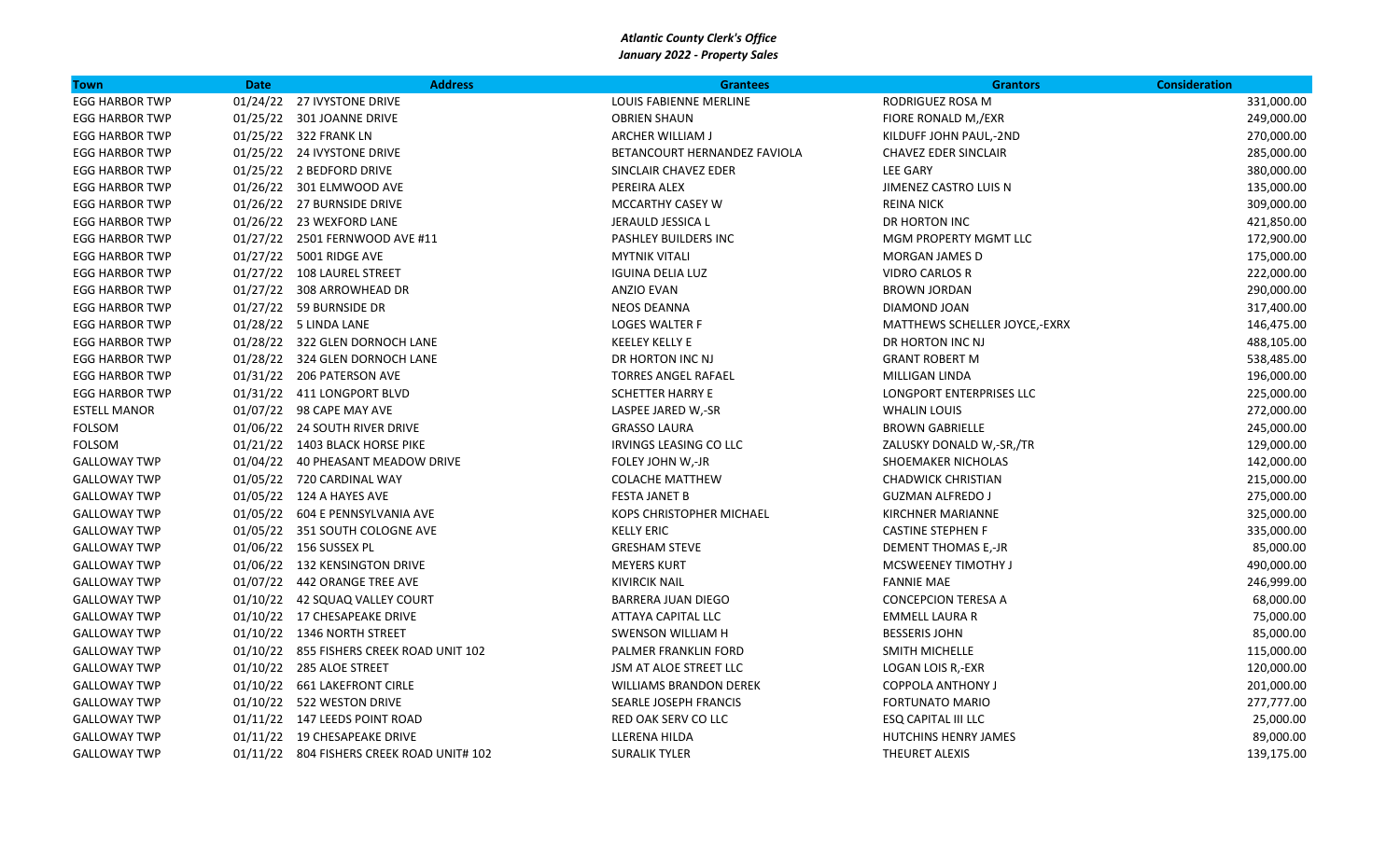| <b>Town</b>         | <b>Date</b> | <b>Address</b>                           | <b>Grantees</b>                | <b>Grantors</b>                   | <b>Consideration</b> |
|---------------------|-------------|------------------------------------------|--------------------------------|-----------------------------------|----------------------|
| <b>GALLOWAY TWP</b> |             | 01/11/22 365 BEACHWOOD DRIVE             | <b>BOTTOMLEY BRUCE,-3RD</b>    | JENKINS JEFFREY C,-JR             | 610,000.00           |
| <b>GALLOWAY TWP</b> |             | 01/12/22 117 SEMINOLE DR                 | KOVACK JORDAN LEE              | PEREZ RAMON                       | 220,000.00           |
| <b>GALLOWAY TWP</b> |             | 01/13/22 359 COS COB DR                  | PIERRETTE ISELANDE             | <b>BARBER MARIA</b>               | 250,000.00           |
| <b>GALLOWAY TWP</b> |             | 01/14/22 58 MEADOW RIDGE ROAD            | PACIFIC PREMIER TR CUSTODIAN   | CHOROSZEWSKI WALTER               | 85,000.00            |
| <b>GALLOWAY TWP</b> |             | 01/14/22  401-407 SO PITNEY RD           | ONE MADISON LLC                | VILLAGE GALLOWAY SHOPPING CTR LLC | 9,800,000.00         |
| <b>GALLOWAY TWP</b> |             | 01/18/22 667 E CHANCERY LN               | <b>FRUCI DAVID J</b>           | SHENDER RONALD L                  | 260,000.00           |
| <b>GALLOWAY TWP</b> |             | 01/19/22 704 FISHERS CREEK               | POPEK WALTER S                 | <b>GAVIN KYONG</b>                | 120,000.00           |
| <b>GALLOWAY TWP</b> |             | 01/19/22 828 FISHERS CREEK ROAD          | DANCISIN EMILY ELIZABETH       | NOWAK KELSIE L                    | 165,000.00           |
| <b>GALLOWAY TWP</b> |             | 01/19/22 255 MAGNOLIA AVE                | ROMERO NICOLE MARIA            | LEMBESIS FOULA, ATTY              | 250,000.00           |
| <b>GALLOWAY TWP</b> |             | 01/20/22 15 PHEASANT MEADOW COURT UNIT 8 | SOLLITTO THOMAS                | <b>BARLOTTA DENNIS</b>            | 155,000.00           |
| <b>GALLOWAY TWP</b> |             | 01/20/22 1417 CLEVELAND STREET           | <b>WILLIAMS KATHERINE L</b>    | BUTLER JACQUELINE,-IND&EXR        | 210,000.00           |
| <b>GALLOWAY TWP</b> |             | 01/20/22 238 E WAVELAND AVE              | <b>BRUNO BROS HOLDINGS LLC</b> | PIER SHRAGA                       | 400,000.00           |
| <b>GALLOWAY TWP</b> |             | 01/21/22 138 CLUB PLACE                  | ANDERSON JOEY,-JR              | RUNKLE LORNA                      | 123,900.00           |
| <b>GALLOWAY TWP</b> |             | 01/21/22 44 DONEGAL LN                   | <b>BHUPATI LLC</b>             | <b>GOUKLER JOSEPH</b>             | 325,000.00           |
| <b>GALLOWAY TWP</b> |             | 01/22/22 559 FALMOUTH CT                 | MILLER CORDELLA F              | PIERRIE JOSEPHINE F,/EXRX         | 277,500.00           |
| <b>GALLOWAY TWP</b> |             | 01/22/22 267 N GARDEN CT                 | <b>WILSON SEAN</b>             | <b>BEALLER SEAN T</b>             | 574,900.00           |
| <b>GALLOWAY TWP</b> |             | 01/22/22 222 S COLOGNE AVE               | <b>STRAGA DONALD</b>           | PATEL ANILA H                     | 675,000.00           |
| <b>GALLOWAY TWP</b> |             | 01/24/22 147 LIBERTY COURT               | CHEAZ WILLIAM J                | HILL RUSSELL D                    | 120,000.00           |
| <b>GALLOWAY TWP</b> |             | 01/25/22 724 OAK STREET                  | 724 OAK STREET LLC             | PETERSON EDWARD H,-JR,-ADMR       | 65,000.00            |
| <b>GALLOWAY TWP</b> |             | 01/25/22 728 COOPER FERRY COURT          | PATCH BARBARA                  | MAISANO GARY F                    | 174,500.00           |
| <b>GALLOWAY TWP</b> |             | 01/25/22 826 E MOSS MILL ROAD            | KAUB CHRISTIAN A,-9TH          | FEDERAL NATIONAL MTG ASSN         | 211,000.00           |
| <b>GALLOWAY TWP</b> |             | 01/25/22 360 SOUTH POMONA RD             | DOAN CHRISTINA M               | CARRASCO LIUDMILA                 | 259,000.00           |
| <b>GALLOWAY TWP</b> |             | 01/25/22 47 PEMBROOKE WAY                | <b>MORGAN BARBARA</b>          | <b>SCHWAB VIRGINIA J</b>          | 384,270.00           |
| <b>GALLOWAY TWP</b> |             | 01/26/22 267 TERRY LANE                  | CRAWFORD DAVID W,-JR           | <b>KERN KELLY</b>                 | 287,000.00           |
| <b>GALLOWAY TWP</b> |             | 01/27/22 78 SUSSEX PL                    | <b>LEWIS ARTESHA</b>           | VASQUEZ MARIA T                   | 155,000.00           |
| <b>GALLOWAY TWP</b> |             | 01/27/22 100 E RIDGEWOOD AVE             | <b>COULTER KENNETH A</b>       | <b>ADAMS CHRISTINE</b>            | 330,000.00           |
| <b>GALLOWAY TWP</b> |             | 01/27/22 610 FIRST AVE                   | <b>HOLMAN ALLENG</b>           | DINGER CHRISTOPHER J              | 509,950.00           |
| <b>GALLOWAY TWP</b> |             | 01/27/22 113 ZURICH AVE                  | <b>DOSTAL DORIANN T</b>        | <b>COLON SHAWN</b>                | 730,000.00           |
| <b>GALLOWAY TWP</b> |             | 01/28/22 728 WHALERS COVE COURT          | <b>CISTULLI JOSEPH</b>         | <b>FAHY SHELBIE</b>               | 315,000.00           |
| <b>GALLOWAY TWP</b> |             | 01/31/22 706 CARDINAL WAY                | ALVAREZ SANCHEZ KAREN          | FOREMAN ADAM J                    | 228,000.00           |
| <b>GALLOWAY TWP</b> |             | 01/31/22 541 STONEWALL DR                | CAPILLE TIMOTHY,-JR            | SANDLAND WALTER A,/ATTY           | 320,000.00           |
| <b>GALLOWAY TWP</b> |             | 01/31/22 315 SOUTH NEW YORK ROAD         | <b>CALLAHAN KATHLEEN</b>       | <b>KHOO ROBERT</b>                | 595,000.00           |
| <b>HAMILTON TWP</b> |             | 01/04/22 12 CAMAC AVE                    | <b>BAUMAN BRITTANY</b>         | DECLEMENTI FRANK A                | 205,000.00           |
| <b>HAMILTON TWP</b> |             | 01/05/22 4680 OCEAN HEIGHTS AVE          | FEDERAL NATIONAL MTG ASSN      | <b>QUICKEN LOANS INC</b>          | 1,000.00             |
| <b>HAMILTON TWP</b> |             | 01/05/22 1408 ASPEN STREET               | <b>WATSON CASSANDRA A</b>      | KALISON HOMES INC                 | 279,000.00           |
| <b>HAMILTON TWP</b> |             | 01/06/22 708 MEADOWBROOK DRIVE           | DELOSSANTOS MATTHEW P          | <b>WETZEL FREDERICK</b>           | 55,000.00            |
| <b>HAMILTON TWP</b> |             | 01/06/22 1548 HAMILTON COURT #248        | NUNGESSER TINA M               | 2613 ARCTIC LLC                   | 157,900.00           |
| <b>HAMILTON TWP</b> |             | 01/07/22 7337 STRAND AVE                 | LEWIS MILTON NEIL,-JR          | MELVIN EUGENE J,-SR,-EXR          | 265,000.00           |
| <b>HAMILTON TWP</b> |             | 01/10/22 1546 JOHN ADAMS COURT           | <b>FABRIZIO CONCETTA M</b>     | SOSTI DIBLASE CLAUDIA             | 208,000.00           |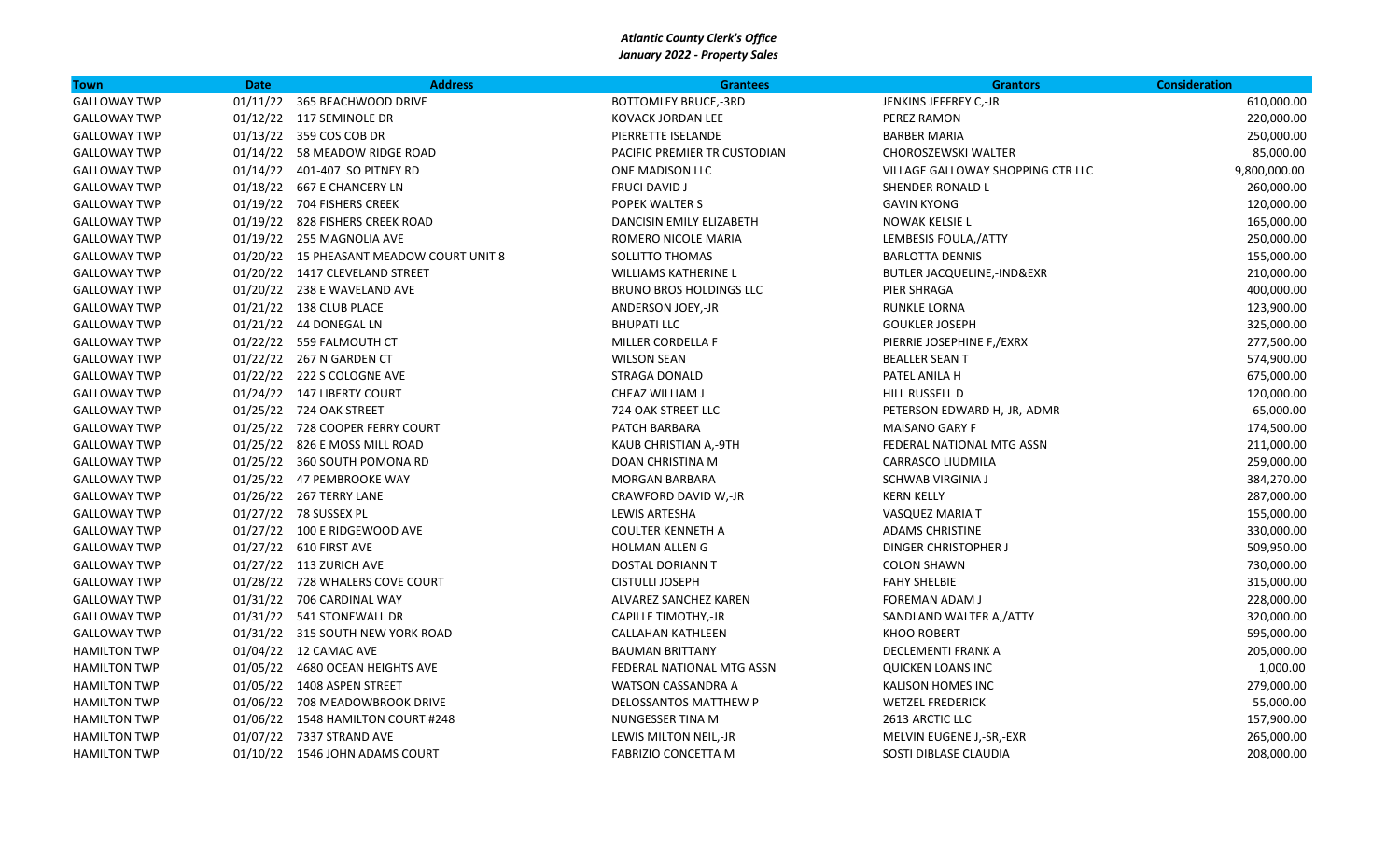| <b>Town</b>         | <b>Date</b> | <b>Address</b>                             | <b>Grantees</b>               | <b>Grantors</b>             | <b>Consideration</b> |
|---------------------|-------------|--------------------------------------------|-------------------------------|-----------------------------|----------------------|
| <b>HAMILTON TWP</b> |             | 01/10/22 39 PENNINGTON AVE                 | SOLUTION MAXX REAL ESTATE LLC | <b>BRUNO KRYSTAL LYNN</b>   | 230,000.00           |
| <b>HAMILTON TWP</b> |             | 01/10/22 210 TRYENS DRIVE                  | WEI LI                        | <b>BODAPATI RAMAKRISHNA</b> | 256,000.00           |
| <b>HAMILTON TWP</b> |             | 01/10/22 5995 ORANGE STREET                | WILSON RAYMOND S,-JR          | PEREDNAS TONYA J            | 326,000.00           |
| <b>HAMILTON TWP</b> |             | 01/11/22 224 TRYENS DRIVE                  | <b>TAYLOR LAKESHIA N</b>      | LIN SHUZI                   | 262,000.00           |
| <b>HAMILTON TWP</b> |             | 01/12/22 PINE STREET AND 5668 OAK STREET   | LAURIA MARIA                  | LAURIA WILLIAM A,-JR        | 10,000.00            |
| <b>HAMILTON TWP</b> |             | 01/13/22 4981 CARDIFF COURT                | RPL PROPERTIES LLC            | <b>CERVI KELLY</b>          | 173,500.00           |
| <b>HAMILTON TWP</b> |             | 01/13/22 407 HIGHLAND DRIVE                | AARON BRIANNA                 | <b>HEGGAN ROBIN</b>         | 315,000.00           |
| <b>HAMILTON TWP</b> |             | 01/14/22 4813 ANGLESEY COURT               | LOPEZ ANA V                   | NIEVES YANEZ JORGE L        | 155,000.00           |
| <b>HAMILTON TWP</b> |             | 01/18/22 1566 WASHINGTON COURT             | <b>HERR CHRISTOPHER M</b>     | PARIKH RUTVIJ UDAYAN        | 188,000.00           |
| <b>HAMILTON TWP</b> |             | 01/18/22 202 TRYENS DRIVE                  | ALOSI ANTHONY JOSEPH,-JR      | <b>CONKLIN MELODY</b>       | 234,000.00           |
| <b>HAMILTON TWP</b> |             | 01/21/22 6189 SPRUCE ST                    | RIVERA ARTEMIO,-4TH           | <b>GATTO ANTHONY J,-JR</b>  | 240,000.00           |
| <b>HAMILTON TWP</b> |             | 01/21/22 86 KELLER WAY                     | <b>FERNMOOR HOMES</b>         | SOLOMITA LUZ D              | 308,240.00           |
| <b>HAMILTON TWP</b> |             | 01/22/22 22 MONET DR                       | <b>CAMPBELL MATTHEW S</b>     | SCHLOTTMAN JEAN L           | 480,000.00           |
| <b>HAMILTON TWP</b> |             | 01/24/22 2717 GOLDENROD COURT              | 2717 GOLDENROD CT LLC         | NEW JERSEY INV LLC          | 69,900.00            |
| <b>HAMILTON TWP</b> |             | 01/25/22 2342 PRIMROSE COURT               | KING CHRISTOPHER L            | <b>HOUSE DENORUS</b>        | 119,250.00           |
| <b>HAMILTON TWP</b> |             | 01/25/22 4784 SUMMERSWEET DRIVE            | SEAGRAVE GARY,-3RD            | <b>VAUGHAN DESIREE</b>      | 159,900.00           |
| <b>HAMILTON TWP</b> |             | 01/26/22 4 FOX HOLLOW                      | <b>GONZALES MICHAEL</b>       | <b>REILLY SHAWN P</b>       | 285,000.00           |
| <b>HAMILTON TWP</b> |             | 01/26/22 404 ROUTE 50                      | MDC COAST 23 LLC              | CC MAYS LANDING NJ LLC      | 1,753,946.00         |
| <b>HAMILTON TWP</b> |             | 01/28/22 0 WHEELING AVENUE                 | <b>ROSARIO ROBERT</b>         | <b>ALBANO MATHEW R</b>      | 35,000.00            |
| <b>HAMILTON TWP</b> |             | 01/28/22 4969 WINTERBURY DR                | <b>BRYAN NICKOLAUS</b>        | MCNAMARA PATRICK J,-JR      | 105,500.00           |
| <b>HAMILTON TWP</b> |             | 01/28/22 43 PENNINGTON AVE                 | <b>GILBERT KELLY E</b>        | <b>BALLARD TRACIE K</b>     | 165,000.00           |
| <b>HAMILTON TWP</b> |             | 01/31/22 4812 MAYS LANDING SOMERS POINT RD | LABASTIDA MARNI               | <b>ISRAEL PAUL</b>          | 399,900.00           |
| <b>HAMMONTON</b>    |             | 01/04/22 401 & 405 PRATT STREET            | <b>BRITA MARIA PATRICIA</b>   | <b>SUNWEST STATE LLC</b>    | 350,000.00           |
| <b>HAMMONTON</b>    |             | 01/05/22 711 S 1ST ROAD                    | <b>BEAMER MARK,-JR</b>        | 1100 BEL AIR PROP LLC       | 539,000.00           |
| <b>HAMMONTON</b>    |             | 01/05/22 1001 GRAND STREET SOUTH           | MILLER SHMUEL,-TR             | 1001 GRANT LLC              | 3,500,000.00         |
| <b>HAMMONTON</b>    |             | 01/07/22 139 WALMER STREET                 | <b>MYERS HERBERT E,-JR</b>    | <b>ORDILLE MARY</b>         | 237,500.00           |
| <b>HAMMONTON</b>    |             | 01/07/22 448 NORTH CHEW ROAD               | TEVIS TRYSTAN M               | RODIO PAUL M                | 312,500.00           |
| <b>HAMMONTON</b>    |             | 01/10/22 PART OF 351 VALLEY AVE            | PETRONGOLO JOHN               | <b>NEE JANICE D</b>         | 55,000.00            |
| <b>HAMMONTON</b>    |             | 01/11/22 225 BASIN ROAD                    | DIBONA SHAWN M                | DIBONA MICHAEL              | 150,000.00           |
| <b>HAMMONTON</b>    |             | 01/12/22 13 HARBOR DRIVE                   | PABON KAYSHLA E               | <b>SCHNITZER BRIAN</b>      | 170,000.00           |
| <b>HAMMONTON</b>    |             | 01/13/22 202 YORKTOWN BLVD                 | <b>DAVIS SHARON T</b>         | SCOLARI DAVID M             | 162,500.00           |
| <b>HAMMONTON</b>    |             | 01/19/22 636 11TH STREET                   | <b>TORRES JESUS,-JR</b>       | NIEDOBA RYAN                | 580,000.00           |
| <b>HAMMONTON</b>    |             | 01/20/22 6 D ROSE RITA TERRACE             | <b>BURTON TONY R,-SR</b>      | OLIVE OLIVIA L              | 165,000.00           |
| <b>HAMMONTON</b>    |             | 01/20/22   644   FAIRVIEW AVE              | <b>KRAMER JAQUELYN</b>        | 644 FAIRVIEW LLC            | 195,000.00           |
| <b>HAMMONTON</b>    |             | 01/20/22 583 GREENWOOD DRIVE               | <b>TAVAREZ JOSE</b>           | <b>FALCIANI AMERIGO</b>     | 265,000.00           |
| <b>HAMMONTON</b>    |             | 01/22/22 230 FAIRVIEW AVE                  | PACHECO GARCIA MARIO EDUARDO  | LABB BARBARA                | 325,000.00           |
| <b>HAMMONTON</b>    |             | 01/24/22 551 FRENCH STREET                 | CARR HENRY PHILIP,-4TH        | <b>CAMERON SHAWN J</b>      | 190,000.00           |
| <b>HAMMONTON</b>    |             | 01/24/22 899 N 3RD STREET                  | <b>COZENS ANDREW</b>          | <b>PISTONE BRIAN</b>        | 196,000.00           |
| <b>HAMMONTON</b>    |             | 01/25/22 19 TONI LYNN COURT                | <b>MONTAG BRADY PATRICK</b>   | LA NOR VILLAS LLC           | 125,000.00           |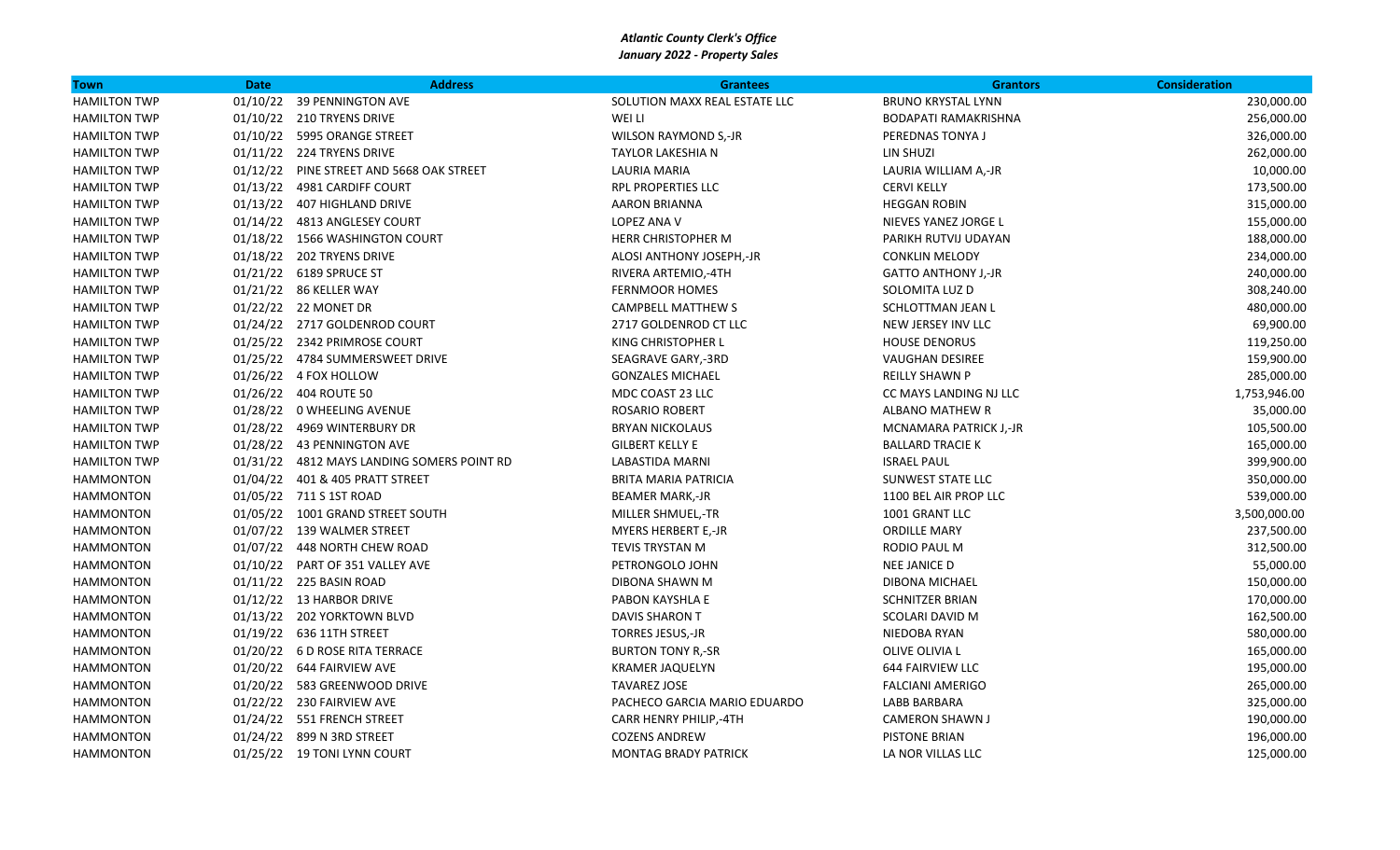| Town             | <b>Date</b> | <b>Address</b>                                   | <b>Grantees</b>                  | <b>Grantors</b>                 | <b>Consideration</b> |
|------------------|-------------|--------------------------------------------------|----------------------------------|---------------------------------|----------------------|
| <b>HAMMONTON</b> | 01/25/22    | <b>280 SOUTH WHITE HORSE PIKE</b>                | VP BLUEBERRY CROSSING LLC        | GAZZARA FRANK C,/SHFF           | 139,500.00           |
| <b>HAMMONTON</b> |             | 01/28/22 36U ROSE RITA TERRACE                   | <b>GORSKI DAVID</b>              | TONCZYCZYN TIMOTHY              | 130,000.00           |
| <b>HAMMONTON</b> |             | 01/28/22 649 NORTH EGG HARBOR ROAD               | <b>BOLLINGER DENISE</b>          | <b>CHMIELEWSKI GEORGE</b>       | 265,000.00           |
| <b>HAMMONTON</b> |             | 01/28/22 131 S 2ND ROAD                          | <b>BELLEVUE PROPERTIES GROUP</b> | ROLL HSC LLC                    | 750,000.00           |
| <b>LINWOOD</b>   |             | 01/05/22 333 VAN SANT AVE                        | <b>ORLOWSKI ROBERT</b>           | EI HOMES 2 INC                  | 465,000.00           |
| <b>LINWOOD</b>   |             | 01/10/22 402 WEST EDGEWOOD AVE                   | MALCOLM MARY E                   | <b>LARSON TIMOTHY S</b>         | 205,000.00           |
| <b>LINWOOD</b>   |             | 01/10/22 513 GARFIELD AVE                        | <b>DUFFY MARY F</b>              | STASZEWSKI KAMIL                | 324,500.00           |
| <b>LINWOOD</b>   |             | 01/13/22 21 GREENWICH RD                         | WILLIAMS JACOB ALEXANDER         | DEANGELIS JOHN EZEKIAL,/EXR     | 265,000.00           |
| <b>LINWOOD</b>   |             | 01/18/22 405 W EDGEWOOD AVE                      | KIENZLE BRAD W,-JR               | CMR ASSOCIATES OF NJ LLC        | 296,000.00           |
| <b>LINWOOD</b>   |             | 01/21/22 505 CEDARBROOK LANE                     | LESTRANGE JOAN                   | LESSER JOSHUA                   | 459,000.00           |
| <b>LINWOOD</b>   |             | 01/24/22 724 BRIGHTON DRIVE                      | <b>BRESTLE MICHAEL</b>           | ZAMBETOGLOU STEVE               | 137,000.00           |
| <b>LINWOOD</b>   |             | 01/25/22 16 W LAUREL AVE                         | <b>FERIOZZI ASHLEY</b>           | <b>TAYLOR SCOTT R</b>           | 330,000.00           |
| <b>LINWOOD</b>   |             | 01/25/22 211 MORRIS AVE                          | <b>SAWHNEY ARJUN</b>             | SCHAEFFER NICHOLAS ANDREW       | 465,000.00           |
| <b>LINWOOD</b>   |             | 01/27/22 550 CENTRAL AVE UNIT E14 JEFFERSON CT   | SEMBELLO ANTHONY J,-3RD          | POULILLO FRANK                  | 177,500.00           |
| <b>LINWOOD</b>   |             | 01/27/22 1701 WOODLYNNE BLVD                     | DORSEY MICHAEL P                 | <b>STEVENS DENISE</b>           | 350,000.00           |
| LINWOOD          |             | 01/27/22 14 FALLING WATER DR                     | <b>PECK SHAWN</b>                | <b>STRENGER ELLEN</b>           | 399,900.00           |
| LINWOOD          |             | 01/31/22 8A CEDAR HOLLOW 500 W OCEAN HEIGHTS AVE | <b>KELLY LYNN</b>                | <b>MILLER KAREN</b>             | 3,000.00             |
| LINWOOD          |             | 01/31/22 7 FALLING WATER DR                      | <b>CORBALIS MARK</b>             | <b>GALLO PRATT NICOLE</b>       | 410,000.00           |
| <b>LONGPORT</b>  |             | 01/05/22 111 S 16TH AVE UNIT 308                 | <b>PRATE BRETT J</b>             | <b>LEVINSON MICHAEL</b>         | 573,000.00           |
| LONGPORT         |             | 01/12/22 2700 ATLANTIC AVE #314                  | <b>MADDEN ELIZABETH</b>          | <b>ANDROCKITIS ROBERT</b>       | 475,000.00           |
| LONGPORT         |             | 01/12/22 2939 LONGPORT DR                        | DIGIOVANNI JEFFREY               | <b>MADDEN ELIZABETH</b>         | 1,450,000.00         |
| LONGPORT         |             | 01/20/22 2700 ATLANTIC AVE UNIT 616              | 2700 LONGPORT LLC                | LEBOWITZ DAVID B                | 670,000.00           |
| LONGPORT         |             | 01/28/22 18 NO PELHAM AVE                        | <b>IAG REALTY LLC</b>            | KLINGHOFFER JAMES,/TR           | 900,000.00           |
| LONGPORT         |             | 01/28/22 2908 LONGPORT DR                        | <b>IAG REALTY LLC</b>            | <b>MALLY CRAIG,-TR</b>          | 1,725,000.00         |
| MARGATE          |             | 01/06/22 423 NO NASSAU AVE                       | <b>BAGLIVO STEVEN</b>            | POLLINO MARY                    | 725,000.00           |
| MARGATE          |             | 01/06/22 8 S HAVERFORD AVE                       | 3003 PACIFIC LLC                 | FRANK DONALD A,-TR,/TR          | 755,000.00           |
| MARGATE          |             | 01/12/22 9510 AMHERST AVE                        | ZIMMERMAN BRIAN                  | TARTAGLIA JOSEPH A              | 250,000.00           |
| MARGATE          |             | 01/12/22 9506 VENTNOR AVE UNIT 13                | ROBINSON WALTER E,-JR            | PERLMAN ELI                     | 369,000.00           |
| MARGATE          |             | 01/12/22 219 N HANOVER AVE                       | SIMAN CRAIG T                    | <b>GABAY PAIGE</b>              | 556,000.00           |
| MARGATE          |             | 01/12/22 28 N CLARENDON AVENUE                   | FRANKLIN AVENUE OF MARGATE LLC   | <b>TARGAN GAIL</b>              | 830,000.00           |
| MARGATE          |             | 01/18/22 324 NO HUNTINGTON AVE                   | <b>RUBIN ERIC</b>                | DENOTA JOSEPH                   | 575,000.00           |
| MARGATE          |             | 01/20/22 18 N. LANCASTER AVENUE                  | REVOLUTIONS BUILDERS INC         | <b>COHEN LARRY</b>              | 1,799,000.00         |
| MARGATE          |             | 01/21/22 29 N COOLIDGE AVE APT B4                | <b>SCHECHTMAN JODI</b>           | <b>GREENBLATT MARTIN</b>        | 280,000.00           |
| MARGATE          |             | 01/21/22 120 NO CLARENDON AVE                    | PIRAINO BUILDERS LLC             | MCCORMICK JONATHAN P,-ATTY      | 670,000.00           |
| MARGATE          |             | 01/21/22 404 NO PEMBROKE AVE                     | <b>EPSHTEYN ALEXANDER</b>        | TUOHY JOSEPH M,-JR              | 1,150,000.00         |
| MARGATE          |             | 01/21/22 114 NO VENDOME AVE                      | <b>DEROGATIS MARY ROBIN</b>      | <b>HANTH WENDY</b>              | 1,499,999.00         |
| MARGATE          |             | 01/21/22 15 SO QUINCY AVE                        | <b>SEGAL ELLEN</b>               | SPECTOR BARBARA R               | 2,500,000.00         |
| MARGATE          |             | 01/24/22 110 SOUTH ANDOVER AVE                   | FIMSIM CAPITAL LP                | ZURITSKY FAMILY 2012 MARGATE TR | 6,050,000.00         |
| MARGATE          |             | 01/27/22 9411 MONMOUTH AVE UNIT 12               | <b>GITHENS TAMMY</b>             | <b>FAZIO ROBERT</b>             | 75,000.00            |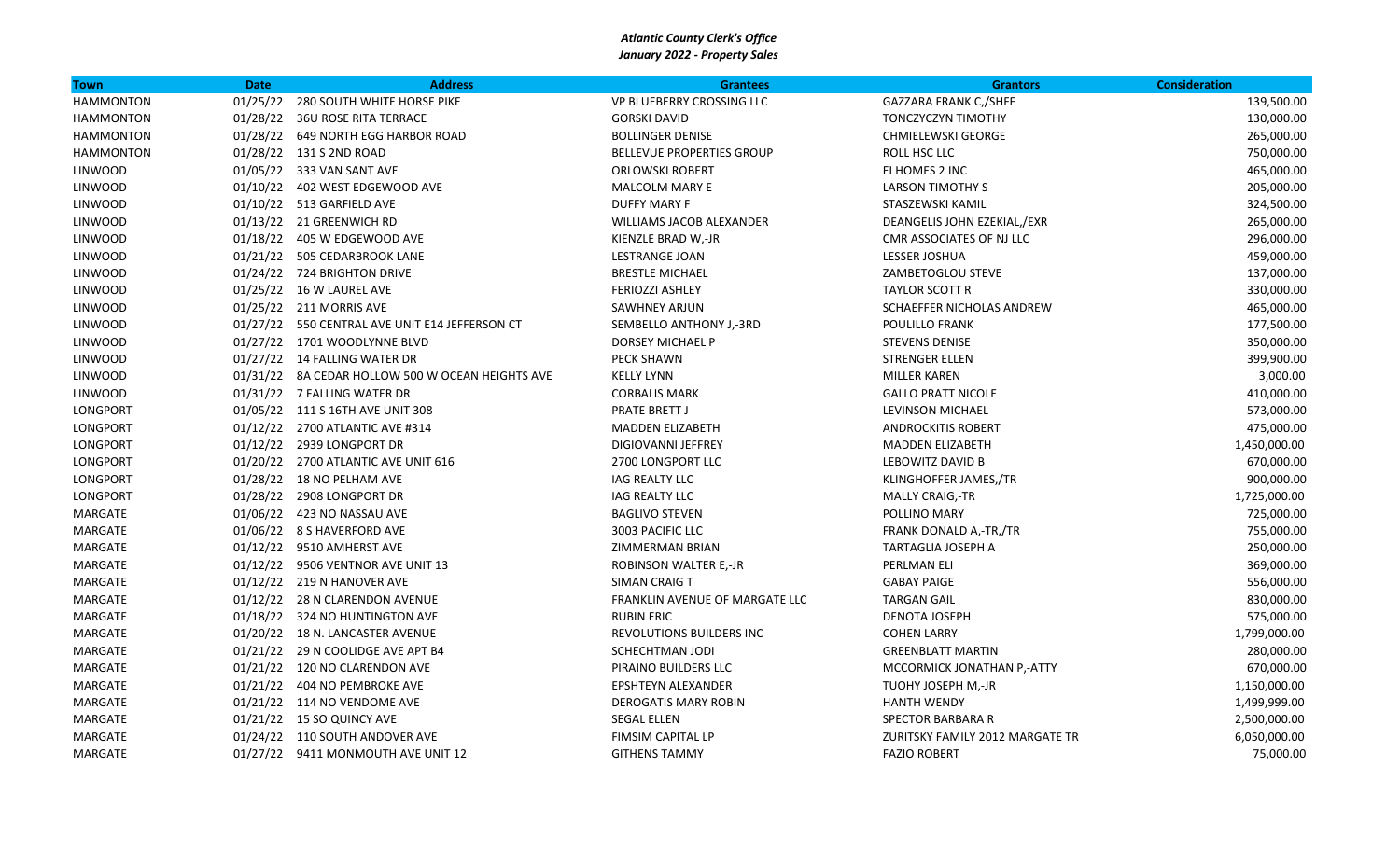| Town                | <b>Date</b> | <b>Address</b>                           | <b>Grantees</b>               | <b>Grantors</b>                | <b>Consideration</b> |
|---------------------|-------------|------------------------------------------|-------------------------------|--------------------------------|----------------------|
| MARGATE             |             | 01/27/22 702 N JEROME AVE                | RITZEL DANIEL                 | <b>SWIFT JAMES</b>             | 399,000.00           |
| <b>MULLICA TWP</b>  |             | 01/05/22 4143 W ADAMS CIR                | RIVERA CARLOS E,-JR           | <b>DELACRUZ MARIA I</b>        | 183,000.00           |
| <b>MULLICA TWP</b>  |             | 01/05/22 3252 READING AVE                | PITTS DAVID E                 | <b>MASCIOLI SAMUEL</b>         | 525,000.00           |
| <b>MULLICA TWP</b>  |             | 01/07/22 3500 READING AVE                | <b>EGGERT STEPHEN J</b>       | <b>LEO TAMARA</b>              | 295,000.00           |
| <b>MULLICA TWP</b>  |             | 01/10/22 5712 GLORIA LN & 5657 GLORIA LN | HEWITT JACK D,-JR             | <b>DATINO MARK</b>             | 340,000.00           |
| <b>MULLICA TWP</b>  |             | 01/21/22 4012 MULLICA COURT              | <b>MCMAHON SEAN</b>           | <b>BASSO JOSEPH</b>            | 164,900.00           |
| <b>MULLICA TWP</b>  |             | 01/25/22 3031 READING AVE                | <b>GRAZIANO LOUIS K</b>       | <b>RESTUCCIO ROSEMARY</b>      | 20,000.00            |
| NORTHFIELD          |             | 01/06/22 417 MT VERNON AVE               | PEREZ YSSA                    | OZARIA GLORIA A                | 229,000.00           |
| NORTHFIELD          |             | 01/07/22 760 HOLLYWOOD DRIVE             | <b>WENT DEBORAH L</b>         | <b>FORBES DAVID A</b>          | 259,000.00           |
| NORTHFIELD          |             | 01/10/22 2710 SHORE ROAD                 | WAQAR AHMED                   | <b>WILSON RAYMOND S,-JR</b>    | 256,000.00           |
| NORTHFIELD          |             | 01/12/22 409 SHORE ROAD                  | <b>MACK ESTATES LLC</b>       | <b>FUNKHOUSER MADELYN R</b>    | 187,000.00           |
| NORTHFIELD          |             | 01/14/22 226 FAIRBANKS AVE               | <b>DELSIGNORE ASHLEY</b>      | AZAD ABUL K                    | 198,500.00           |
| NORTHFIELD          |             | 01/14/22 2308 MERRITT DRIVE              | PHILLIPS ANTHONY              | MARTINEZ CARLOS                | 333,000.00           |
| NORTHFIELD          |             | 01/19/22 330 TILTON RD                   | SKYLINE GROUP HOLDINGS LLC    | LOMAS GROUP LLC                | 999,000.00           |
| <b>NORTHFIELD</b>   |             | 01/20/22 1600 NEW ROAD                   | 1600 NEW ROAD LLC             | <b>GERALD BIRD DEV LLC</b>     | 898,500.00           |
| NORTHFIELD          |             | 01/22/22 209 W GLENCOVE AVE              | <b>BOYER ROXANNE</b>          | FERIOZZI ASHLEY L              | 293,000.00           |
| NORTHFIELD          |             | 01/25/22 805 FUAE AVE                    | MCDANIELS SEAN                | <b>ALBERTSON ALFRED D</b>      | 212,000.00           |
| NORTHFIELD          |             | 01/27/22 22 MOUNT VERNON AVE             | GILES JESSICA A               | <b>DEPUTTER JOHN J</b>         | 180,000.00           |
| NORTHFIELD          |             | 01/27/22 300 DAVIS AVE                   | <b>SHEA TERENCE PATRICK</b>   | MCGRATH MICHAEL F              | 235,000.00           |
| PLEASANTVILLE       |             | 01/04/22 17 N NEW ROAD                   | LUNA INVESTMENT GROUP LLC     | <b>MARTINEZ USIEL MARTINEZ</b> | 145,000.00           |
| PLEASANTVILLE       |             | 01/11/22 410 SASSAFRASS RUN              | PLEASANTVILLE GARDEN NJ LLC   | <b>WONG ELAINE</b>             | 50,000.00            |
| PLEASANTVILLE       |             | 01/18/22 208 NOAHS LANDING               | LATINO FAMILY CONNECTIONS LLC | <b>EBNER PROPERTIES LLC</b>    | 85,000.00            |
| PLEASANTVILLE       |             | 01/18/22 31 E EDGEWATER AVE              | <b>MORA ANGELICA</b>          | MEDRANO JOSE M PERALTA         | 107,100.00           |
| PLEASANTVILLE       |             | 01/19/22 424 SASSAFRAS RUN               | PLEASANTVILLE GARDEN NJ LLC   | <b>EBNER JAMES J</b>           | 60,000.00            |
| PLEASANTVILLE       |             | 01/19/22 206 CHESTER AVE                 | <b>NIKOS FOTI</b>             | <b>NIKOS NIKOLAS</b>           | 100,000.00           |
| PLEASANTVILLE       |             | 01/24/22 30 LARCHMONT DRIVE              | <b>GISONDI GIACCOMO</b>       | SHAMPLE BETH ANN               | 155,000.00           |
| PLEASANTVILLE       |             | 01/24/22 208 FERNWOOD AVE                | REALES REALES CARLOS LUIS     | HERNANDEZ FAVIOLA BETANCOURT   | 160,000.00           |
| PLEASANTVILLE       |             | 01/25/22 1306 MCCLELLAN AVENUE           | SHORE REALTY GROUP LLC        | <b>MERCED ANNETTE C</b>        | 199,900.00           |
| PLEASANTVILLE       |             | 01/27/22 525 LAFAYETTE AVE               | <b>CALDERON YANET MATOS</b>   | LAELIA LLC                     | 80,000.00            |
| PLEASANTVILLE       |             | 01/28/22 714 LAFAYETTE CIRCLE            | OCHOA PEDRO                   | <b>GILL INDERJIT SINGH</b>     | 300,100.00           |
| <b>SOMERS POINT</b> |             | 01/04/22 805 9TH STREET                  | DUNLEAVY DONALD J             | <b>JORDAN TERRENCE</b>         | 260,000.00           |
| <b>SOMERS POINT</b> |             | 01/04/22 8 RUTGERS ROAD                  | <b>CATHCART ERIC R</b>        | <b>MCDONALD EILEEN</b>         | 282,000.00           |
| <b>SOMERS POINT</b> |             | 01/06/22 202 STEELMAN AVE                | MATEJKA RAYMOND J             | <b>KRAVITZ KATHRYN</b>         | 175,000.00           |
| <b>SOMERS POINT</b> |             | 01/06/22 32 W JOHNSON AVE                | <b>KEANE KEVIN</b>            | <b>GILBERT CHRISTINA M</b>     | 216,000.00           |
| <b>SOMERS POINT</b> |             | 01/10/22 130 W JOHNSON AVE               | <b>JMA DEVELOPMENT LLC</b>    | HOF I REO 5 LLC                | 198,000.00           |
| <b>SOMERS POINT</b> |             | 01/10/22 203 WEST WILMONT AVE            | 203 WEST WILMONT AVE LLC      | FERRARO MICHAEL J,-2ND         | 296,500.00           |
| <b>SOMERS POINT</b> |             | 01/10/22 537 SUNRISE AVE                 | <b>JMA DEVELOPMENT LLC</b>    | HOF I REO 5 LLC                | 300,000.00           |
| <b>SOMERS POINT</b> |             | 01/12/22 706 WEST CONNECTICUT AVE        | <b>FAIRFIELD CHELSEY</b>      | JFA ATLANTIC CNTY PROP LLC     | 239,000.00           |
| <b>SOMERS POINT</b> |             | 01/13/22 1407 HARBOUR COVE SOUTH         | PURDY DEBORAH JEAN            | SCHENCK WILLIAM,-JR,/HEIR      | 455,000.00           |